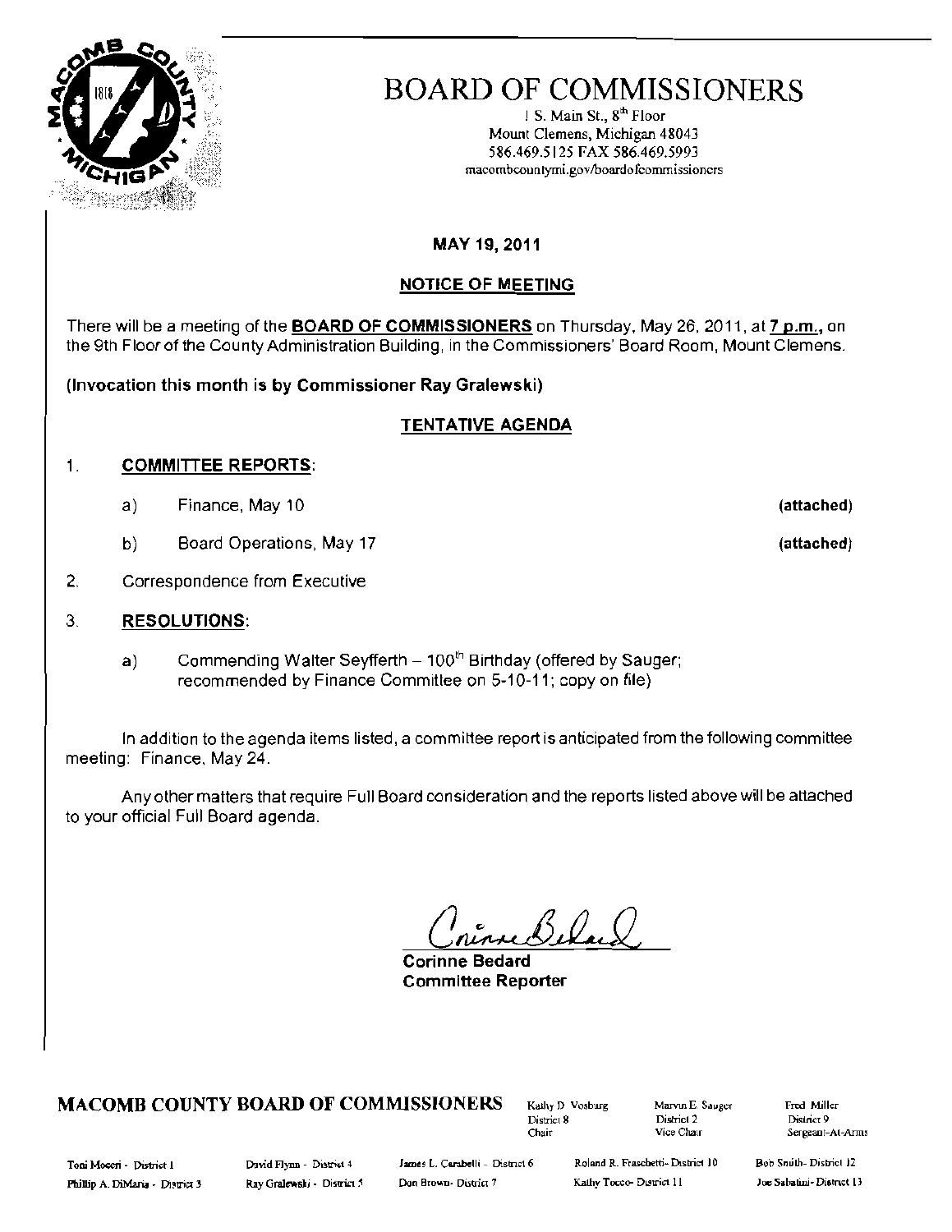

BOARD OF COMMISSIONERS

1 S. Main St.,  $8^{th}$  Floor Mount Clemens, Michigan 48043 586.469.5125 FAX 586.469.5993 tuacombcountymi.gov/boardofconunissioners

TO: BOARD OF COMMISSIONERS

FROM: DON BROWN, CHAIR FINANCE COMMITTEE

RE: RECOMMENDATION FROM SPECIAL FINANCE COMMITTEE MEETING OF MAY 10, 2011

At a special meeting of the Finance Committee, held Tuesday, May 10, 2011, the following recommendation was made and is being forwarded to the Full Board for approval:

# 1. COMMITTEE RECOMMENDATION - MOTION (SEE ATTACHED)

A MOTION WAS MADE BY VOSBURG, SUPPORTED BY CARABELLI, TO RECOMMEND THAT THE BOARD OF COMMISSIONERS SUSPEND THE POLICY ON PURCHASING PREVIOUS SERVICE TIME UNTIL FURTHER STUDY IS COMPLETED ON THE GUIDELINES, AS LONG AS THERE IS NO VIOLATION OF ANY CURRENT COLLECTIVE BARGAINING AGREEMENTS; ALSO, THAT A STATUS REPORT BE PROVIDED AT THE JUNE FINANCE COMMITTEE MEETING; FURTHER, A COPY OF THIS BOARD OF COMMISSIONERS' ACTION IS DIRECTED TO BE DELIVERED FORTHWITH TO THE OFFICE OF THE COUNTY EXECUTIVE. THE MOTION CARRIED WITH FLYNN AND MILLER VOTING "NO."

A MOTION TO ADOPT THE COMMITTEE REPORT WAS MADE BY CHAIR BROWN, SUPPORTED BY VICE·CHAIR MILLER.

MACOMB COUNTY BOARD OF COMMISSIONERS Kathy D. Vosburg Marvin E. Sauger Fred Miller<br>District 2 District 2

District 8 District 2 District 9<br>
District 2 District 2 District 9<br>
Open Pice Chair 2 Sergeant-At-Arms The Transformation Chair Sergeant-At-Arms<br>
Sergeant-At-Arms

Toni Mo=i - District I DuYid Flynn· DistriCI 4 ]ame:. L. Carabdli· District 6 RDland R FTlISCbelli- District 10 Bob Smith- District <sup>12</sup>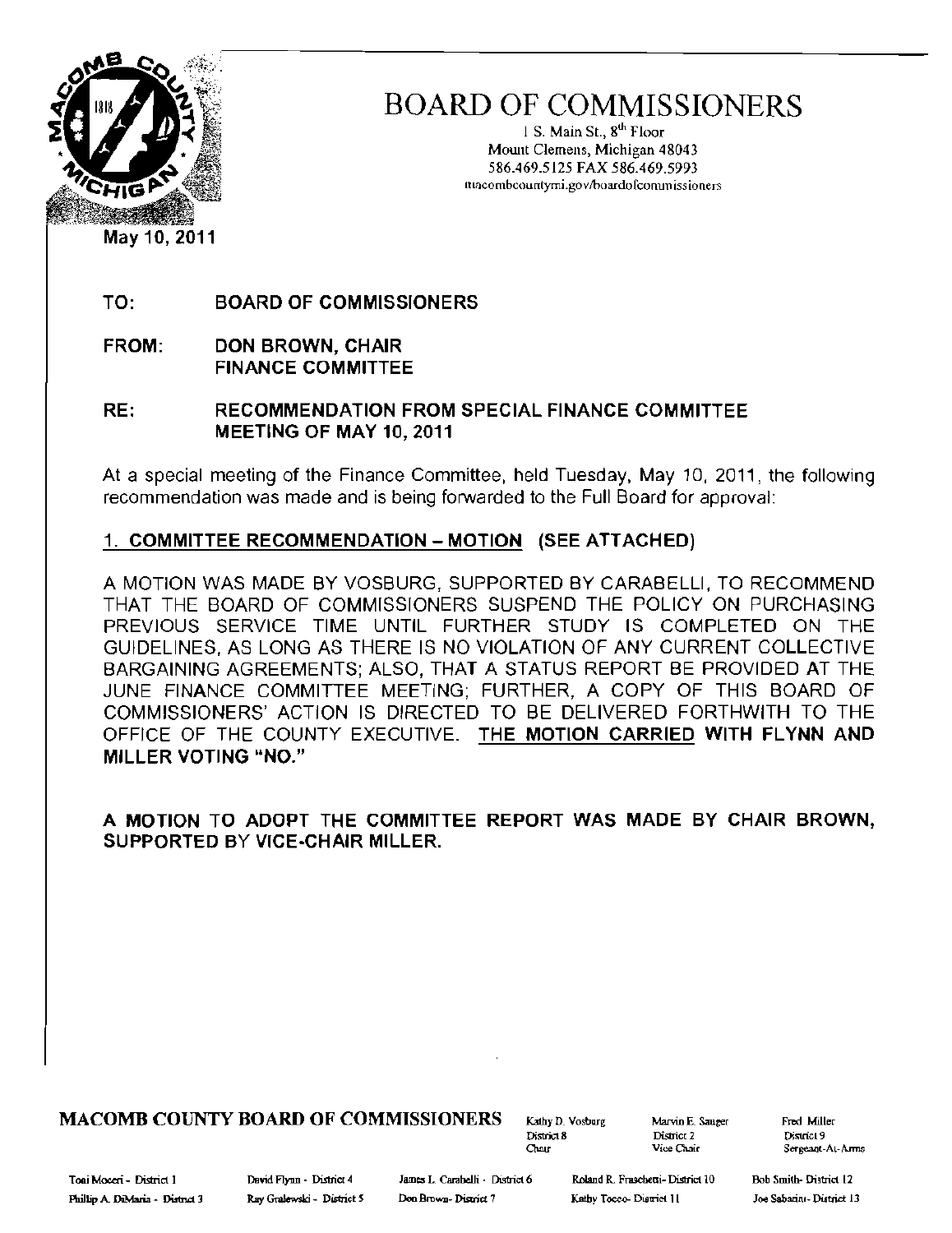RESOLUTION NO. \_ FULL BOARD MEETING DATE: \_

AGENDAITEM: \_

#### MACOMB COUNTY, MICHIGAN

'SEE BELOW

**RESOLUTION TO** consideration of suspending policy on purchasing previous service time

INTRODUCED BY: Don Brown, Chair, Finance Committee

'At the 5-10-11 meeting, the following action was taken:

#### COMMITTEE RECOMMENDATION - MOTION

A MOTION WAS MADE BY VOSBURG, SUPPORTED BYCARABELLI, TO RECOMMEND THAT THE BOARD OF COMMISSIONERS SUSPEND THE POLICY ON PURCHASING PREVIOUS SERVICE TIME UNTIL FURTHER STUDY IS COMPLETED ON THE GUIDELINES. AS LONG AS THERE IS NO VIOLATION OF ANY CURRENT COLLECTIVE BARGAINING AGREEMENTS; ALSO, THAT A STATUS REPORT BE PROVIDED AT THE JUNE FINANCE COMMITTEE MEETING; FURTHER, A COPY OF THIS BOARD OF COMMISSIONERS' ACTION IS DIRECTED TO BE DELIVERED FORTHWITH TO THE OFFICE OF THE COUNTY EXECUTIVE. THE MOTION CARRIED WITH FLYNN AND MILLER VOTING "NO."

COMMITTEE/MEETING DATE

| Finance    | $5 - 10 - 11$ |
|------------|---------------|
| Full Board | $5 - 26 - 11$ |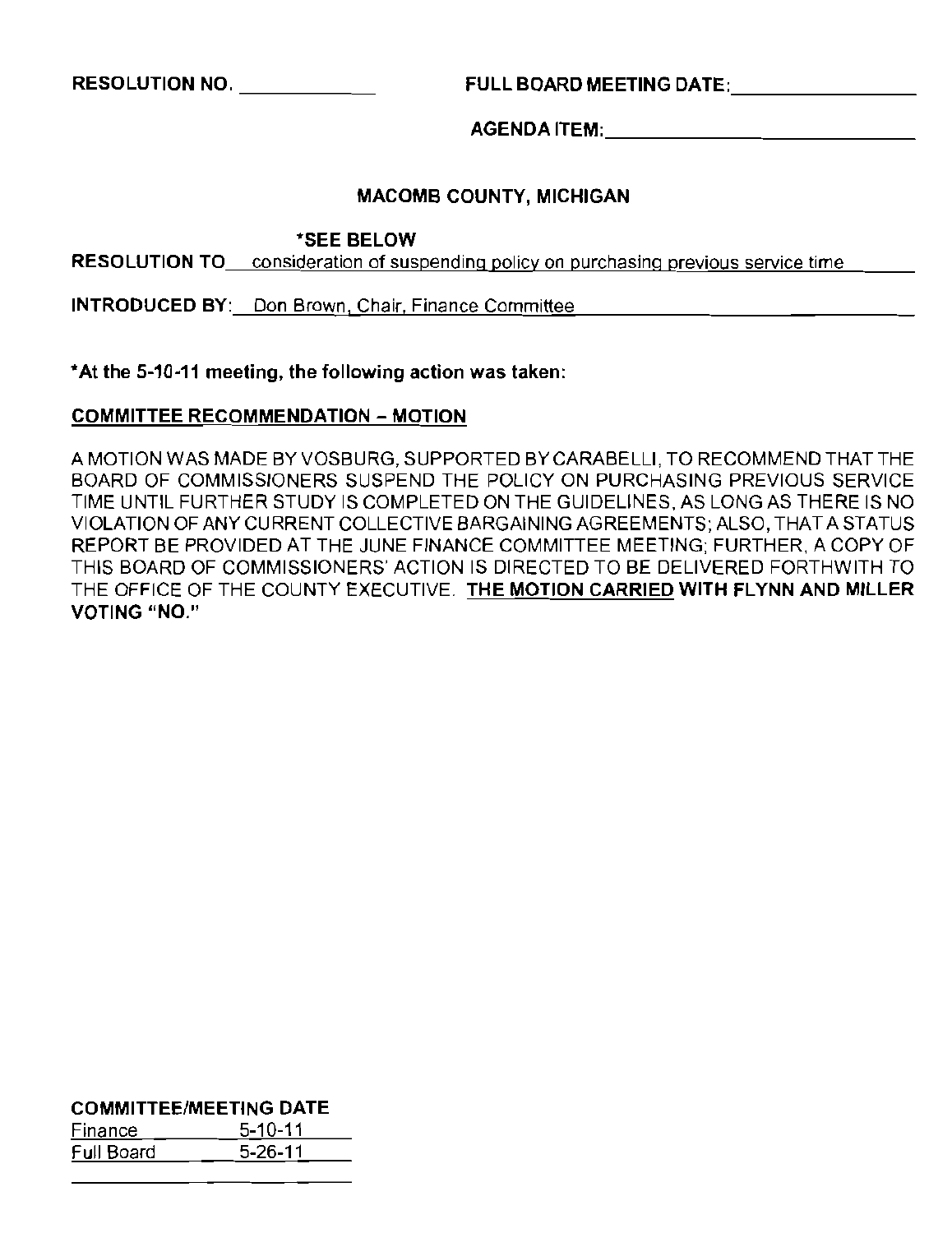

BOARD OF COMMISSIONERS

1 S. Main St., 8<sup>th</sup> Floor Mount Clemens, Michigan 48043 586.469.5125 FAX 586.469.5993 macombcountymi.gov/boardofcommissioners

TO: BOARD OF COMMISSIONERS

FROM: KATHY TOCCO, CHAIR BOARD OPERATIONS COMMITTEE

RE: RECOMMENDATIONS FROM BOARD OPERATIONS COMMITTEE MEETING OF MAY 17, 2011

At a meeting of the Board Operations Committee, held Tuesday, May 17, 2011, the following recommendations were made and are being forwarded to the Full Board for approval:

# 1. COMMITTEE RECOMMENDATION - MOTION (SEE ATTACHED)

A MOTION WAS MADE BY DiMARIA, SUPPORTED BY CARABELLI, TO RECOMMEND THAT THE BOARD OF COMMISSIONERS APPROVE CHANGING OF THE TERM 'OFFICIAL RESOLUTION' OF THE BOARD OF COMMISSIONERS TO 'OFFICIAL PROCLAMATION' OF THE BOARD OF COMMISSIONERS; FURTHER, A COPY OF THIS BOARD OF COMMISSIONERS' ACTION IS DIRECTED TO BE DELIVERED FORTHWITH TO THE OFFICE OF THE COUNTY EXECUTIVE. THE MOTION CARRIED,

#### 2. COMMITTEE RECOMMENDATION - MOTION (SEE ATTACHED)

A MOTION WAS MADE BY BROWN, SUPPORTED BY SAUGER, TO RECOMMEND THAT THE BOARD OF COMMISSIONERS CONCUR IN THE RECOMMENDATION OF THE BOARD CHAIR AND APPROVE THE APPOINTMENT OF SANDRA HANN TO THE AAA 1-B BOARD OF DIRECTORS IN THE DESIGNATION OF MACOMB COUNTY OLDER ADULT REPRESENTATIVE, TERM ENDING 12-31-11; FURTHER, A COPY OF THIS BOARD OF COMMISSIONERS' ACTION IS DIRECTED TO BE DELIVERED FORTHWITH TO THE OFFICE OF THE COUNTY EXECUTIVE. THE MOTION CARRIED,

A MOTION TO ADOPT THE COMMITTEE REPORT WAS MADE BY CHAIR TOCCO, SUPPORTED BY VICE-CHAIR CARABELLI.

# **MACOMB COUNTY BOARD OF COMMISSIONERS** Kathy D. Vosburg Marvin E. Sauges Fred Miller<br>District 9

Chair Vice Chair Sergeant-Al-Arms

District 9<br>Sergeant-Al-Arms

Toni Moceri - District 1 1 Movid Flynn - District 4 James L. Carabelli - District 6 Roland R. Fraschetti- District 10 Bob Smith- District 12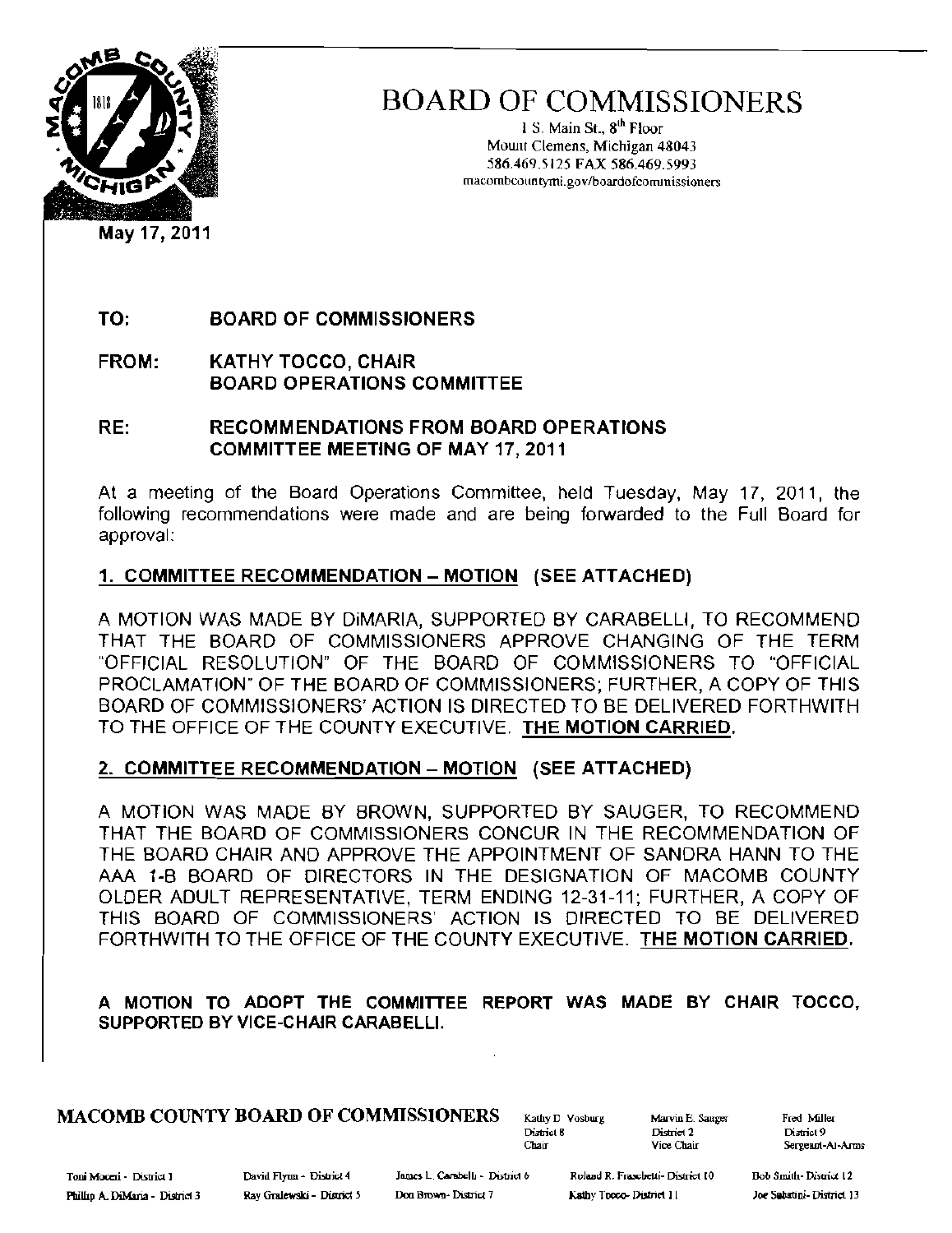**RESOLUTION** NO, \_ **FULL BOARD MEETING** DATE: \_

**AGENDA** ITEM: \_

# **MACOMB COUNTY, MICHIGAN**

**RESOLUTION TO** approve changing of the term "Official Resolution" of the Board of Commissioners to **"Official Proclamation" of the Board of Commissioners** 

**INTRODUCED BY:** A Kathy Tocco, Chair, Board Operations Committee

**The purpose of this change is to minimize confusion, especially as the Board moves forward and is**  required by the Charter to codify ordinances and resolutions (committee recommendations/board actions) that are approved at Full Board.

**Currently, every item that is placed on an agenda includes a "resolution" sheet outlining the action that is being requested for approval. Once approved, the action becomes a committee recommendation, but**  the resolution sheet is forwarded to the Full Board and used by the Clerk's Office for tracking purposes. **These sheets will be used for the codification of ordinances/resolutions.** 

**"Official Resolutions" are requested by commissioners to honor/acknowledge/recognize individuals, events or organizations upon special achievements or occasions and are not required to be codified.** 

# **COMMITTEE/MEETING DATE**

Board Operations 05-17-11 Full Board 05-26-11